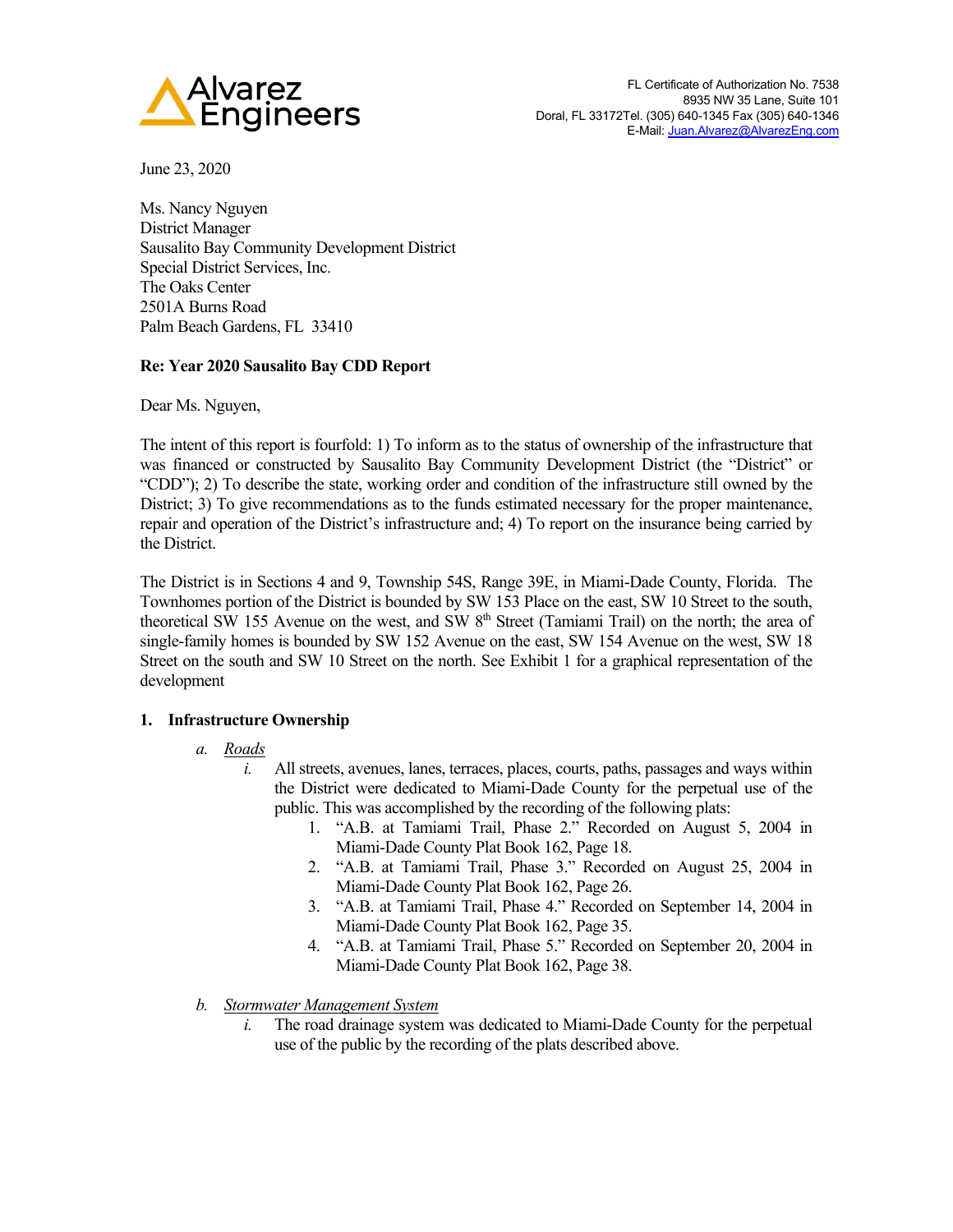

- *ii.* The lake tracts and lake-access tracts shown in Exhibit 1 were deeded to the District for ownership and maintenance through several Quit-Claim Deeds recorded at ORB 23644, PG 133 recorded on August 4, 2005; ORB 23657, PG 2579 recorded on August 9, 2005; ORB 23657, PG 2581 recorded on August 9, 2005; and ORB 23657, PG 2583 recorded on August 9, 2005). The corresponding folio numbers are 30-4904-010-2060; 30-4909-011-0520, -0530 and -0540; 30- 4909-013-0420, -0430, and -0440; and 30-4909-012-1340, -1350, -1360, -1370, - 1380 and -1390.
- *iii.* Three common area tracts, shown in Exhibit 1, were deeded to the District by Quit Claim Deed recorded at ORB 23657, PG 2583 on July 22, 2005. The corresponding Folio Numbers are: 30-4904-010-2060, 30-4904-012-1380 and 30- 4904-010-2060.
- *c. Water and Sewer Systems*

The water and sewer systems were conveyed to Miami-Dade County Water and Sewer Department (WASD) for ownership and maintenance under Agreement ID nos. 17901, 17902, and 17904.

## **2. State, Working Order and Condition of the Infrastructure Owned by the District**

*a. Roads*

The roads are maintained by Miami-Dade County and are in good working order and condition. Issues with the roads may be reported online to the Miami-Dade County Department of Public Works and Waste Management by following the following link:

<http://www.miamidade.gov/publicworks/report-problems.asp>

Flood and drainage complaints within the road right of ways may be reported online to the Miami-Dade County Department of Public Works and Waste Management by filing the following form:

<https://www.miamidade.gov/environment/flood-complaints.asp>

*b. Stormwater Management System*

The lake tracts, lake-access tracts and common areas belonging to the District are well maintained and in good working order and condition.

# **3. Estimated Maintenance Costs for District Owned Infrastructure**

*a. General*

The CDD final budget for Fiscal Year 2020-2021 has the following amounts for maintenance expenditures: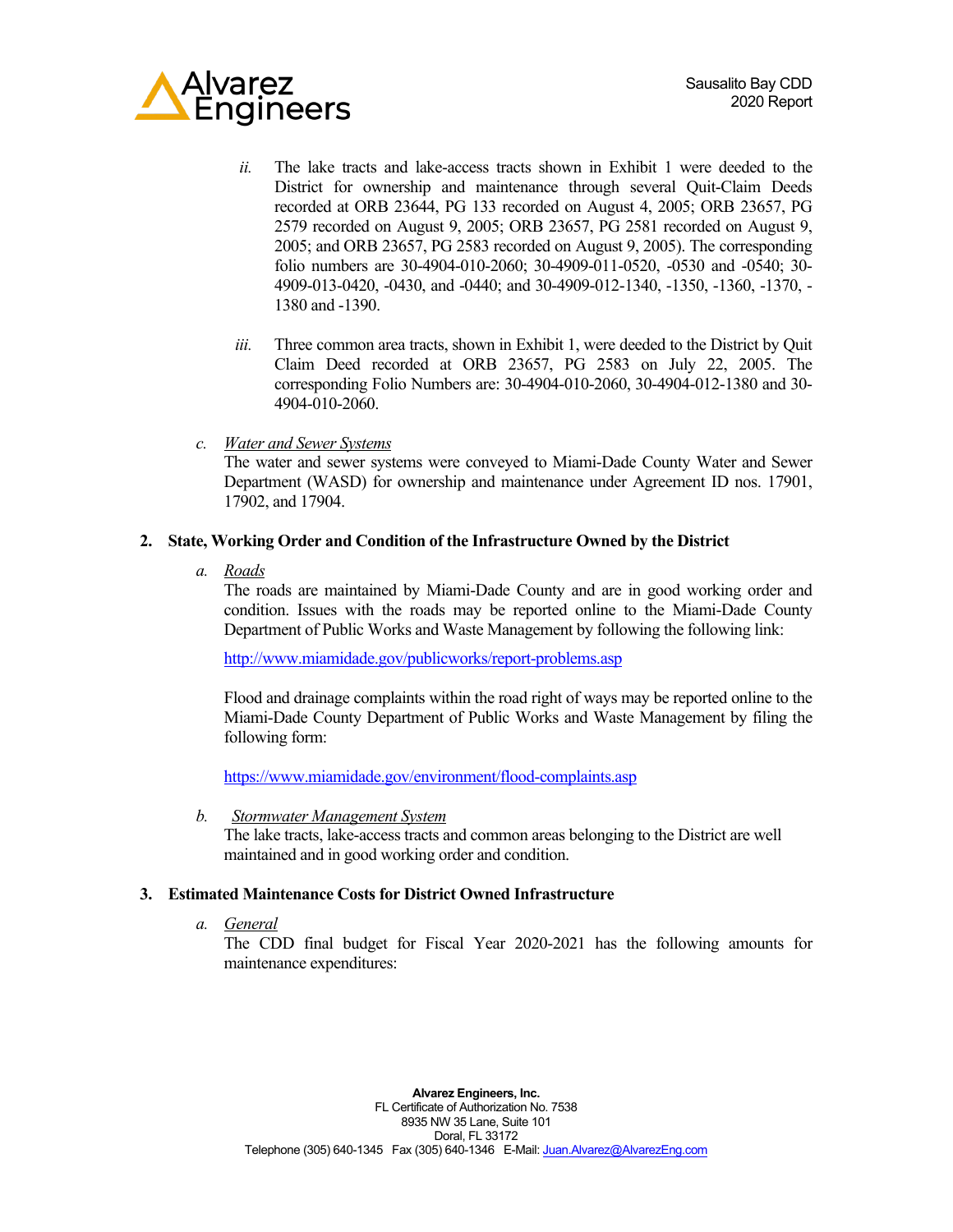

| 2018-2019 Budget for Maintenance                                                  |          |
|-----------------------------------------------------------------------------------|----------|
| Aquatic Maintenance (Single Family Homes - 50' Frontage Lots Area)                | \$5,400  |
| Aquatic Maintenance (Townhomes – 23' Frontage Lots Area)                          | \$1,800  |
| Lawn Maintenance (Single Family Homes – 50' Frontage Lots Area)                   | \$22,500 |
| Lawn Maintenance/Lake Tracts (Townhomes - 23' Frontage Lots Area)                 | \$6,000  |
| Lake Tract Shoreline Maintenance (Single Family Homes – 50' Frontage Lots Area)   | \$900    |
| Lake Tract Shoreline Maintenance (Townhomes – 23' Frontage Lots Area)             | \$480    |
| Miscellaneous Maintenance Expenses (Single Family Homes – 50' Frontage Lots Area) | \$8,000  |
| Miscellaneous Maintenance Expenses (Townhomes – 23' Frontage Lots Area)           | \$750    |
| Misc. Grounds Maintenance/Mulch/Fertilizer                                        | \$4,800  |
| Engineering/Inspections                                                           | \$1,020  |
| Outside Janitorial Services (Single Family Homes – 50' Frontage Lots Area)        | \$3,300  |
| Contingency                                                                       | \$4,000  |
| Total                                                                             | \$54,150 |

For more detailed information on the 2020-2021 Fiscal Year Budget please visit the District's website at the following link:

<https://sausalitobaycdd.org/financials/>

Alvarez Engineers finds the District's final maintenance budget for Fiscal Year 2020/2021 adequate and enough to maintain the infrastructure owned by the District.

*b. Roads and Drainage*

No maintenance costs are included in the CDD budget for roads and drainage in the streets since all the road right of ways within the District are owned and maintained by Miami-Dade County.

*c. Water and Sewer Systems*

No maintenance costs are estimated since the systems are owned and maintained by Miami-Dade County.

# **4. Insurance**

Alvarez Engineers has reviewed the District's General Liability, Hired Non-Owned Auto, Employment Practices Liability and Public Officials Liability insurance policy provided by Florida Insurance Alliance under Agreement No. 100119060 for the period between October 1, 2019 and October 1, 2020. The District has budgeted enough funds to cover the insurance premium.

This report was prepared to the best of my knowledge and belief and is based on field observations conducted by Alvarez Engineers personnel, the District Engineer's Report and public documents available.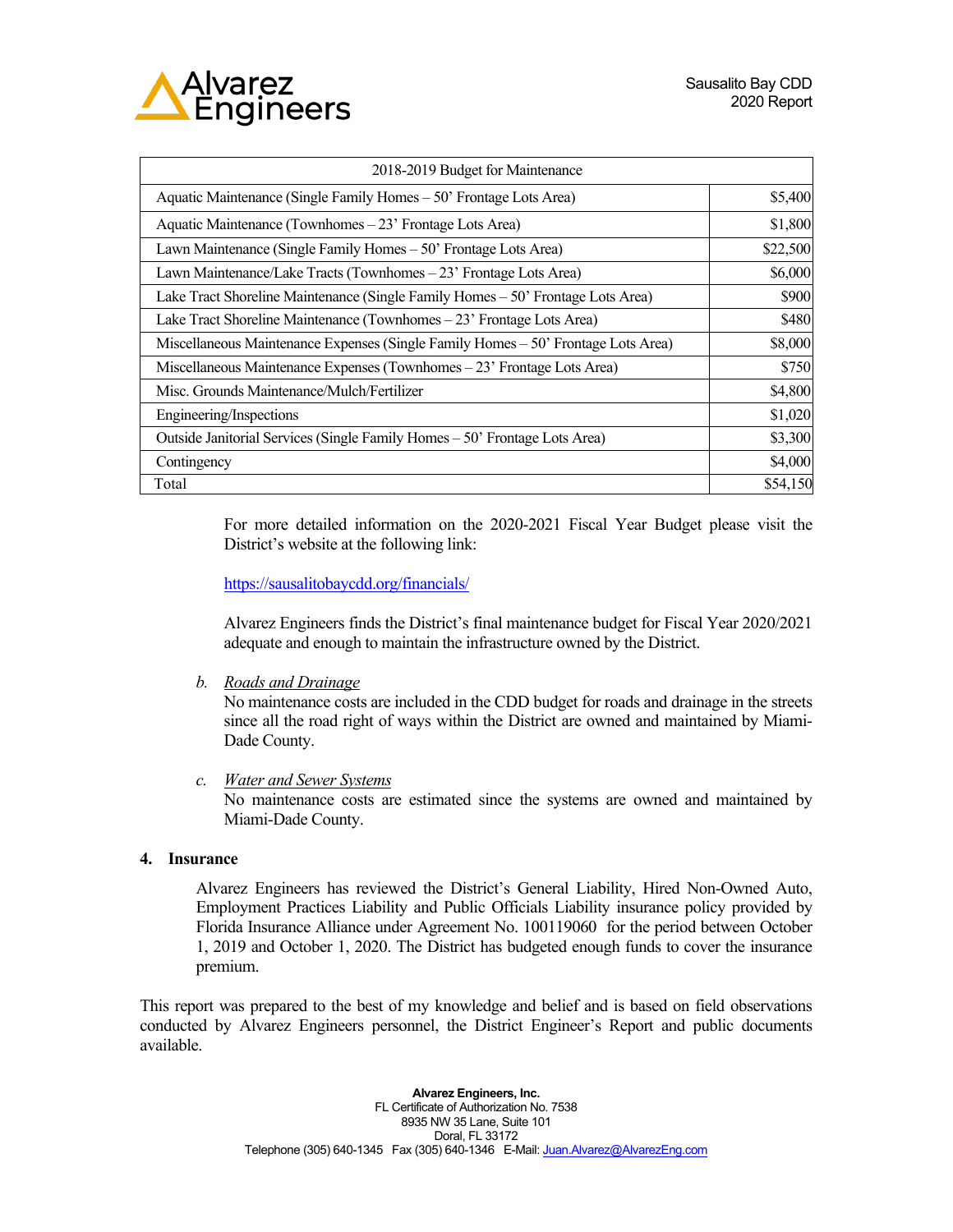

Sausalito Bay CDD 2020 Report

If you have any questions, please do not hesitate to contact me at 305-640-1345 or at [Juan.Alvarez@Alvarezeng.com](mailto:Juan.Alvarez@Alvarezeng.com)

Sincerely, **Alvarez Engineers, Inc.**

Juan R. Alvarez

Juan R. Alvarez, PE District Engineer Florida Engineer License No. 38522 Digitally Signed Date: June 23, 2020

> **Alvarez Engineers, Inc.** FL Certificate of Authorization No. 7538 8935 NW 35 Lane, Suite 101 Doral, FL 33172 Telephone (305) 640-1345 Fax (305) 640-1346 E-Mail: Juan.Alvarez@AlvarezEng.com